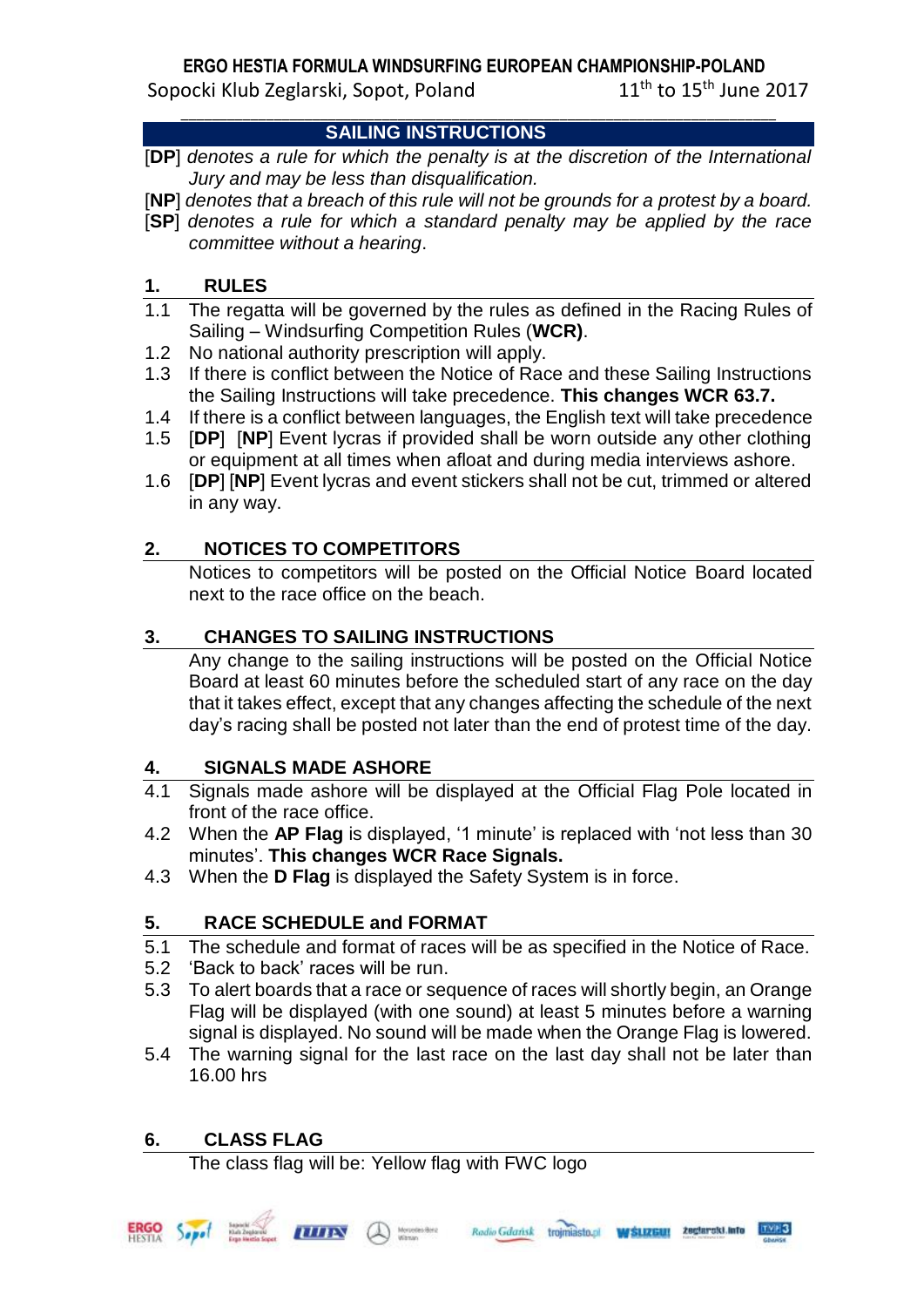\_\_\_\_\_\_\_\_\_\_\_\_\_\_\_\_\_\_\_\_\_\_\_\_\_\_\_\_\_\_\_\_\_\_\_\_\_\_\_\_\_\_\_\_\_\_\_\_\_\_\_\_\_\_\_\_\_\_\_\_\_\_\_\_\_\_\_\_\_\_\_\_\_\_\_\_\_

## **7. RACING AREA**

- 7.1 The racing area is defined as an area extending 50m beyond the course including the starting line, the finishing line and their extensions, in which a board would normally sail while racing.
- 7.2 [**DP**] Boards not racing shall avoid the racing area.

## **8. COURSES**

- 8.1 The course to be used shall be published on the ONB, and, at the daily skippers meeting.
- 8.2 If more than one course option is prescribed for the days racing, no later than one minute before the warning signal the Race Committee Signal Boat shall display the course to be sailed on a white board.

### **9. MARKS**

The starting *mark*s, finishing *marks* and *marks* of the course will be as described on the course illustration.

### **10. THE START**

- 10.1 Races will be started using WCR 26 System 1.
- 10.2 The starting line will be (as described in the course illustration) between the staff displaying an orange flag on the race committee vessel at the starboard end and either
	- 10.2.1 The course side of the port-end inflatable starting mark, or
	- 10.2.2 A staff displaying an orange flag on the race committee vessel at the port end
- 10.3 A board starting later than 4 minutes after her starting signal will be scored Did Not Start. **This changes WCR A4 and A5**
- 10.4 If flag I has been displayed, and any part of a boat's hull, crew or equipment is in the triangle formed by the ends of the starting line and the first *mark* during the last minute before her starting signal, she shall thereafter sail from the course side across an extension to the pre-start side before *starting*. **This changes WCR 30.1.**
- 10.5 When an individual recall has been signaled, or a board breaks rule 30.4, the Race Committee will display the sail number(s) on a white board on the back of the Race Committee Signal Boat before the first board has finished that race. Failure to display the sail numbers(s) will not be grounds for redress. **This changes WCR 62.1(a)**.

### **11. THE FINISH**

The finishing line will be between the mast displaying a blue flag on the race committee vessel and the finishing buoy as described on the course illustration.





W SLIZGUI Zeglaroki.info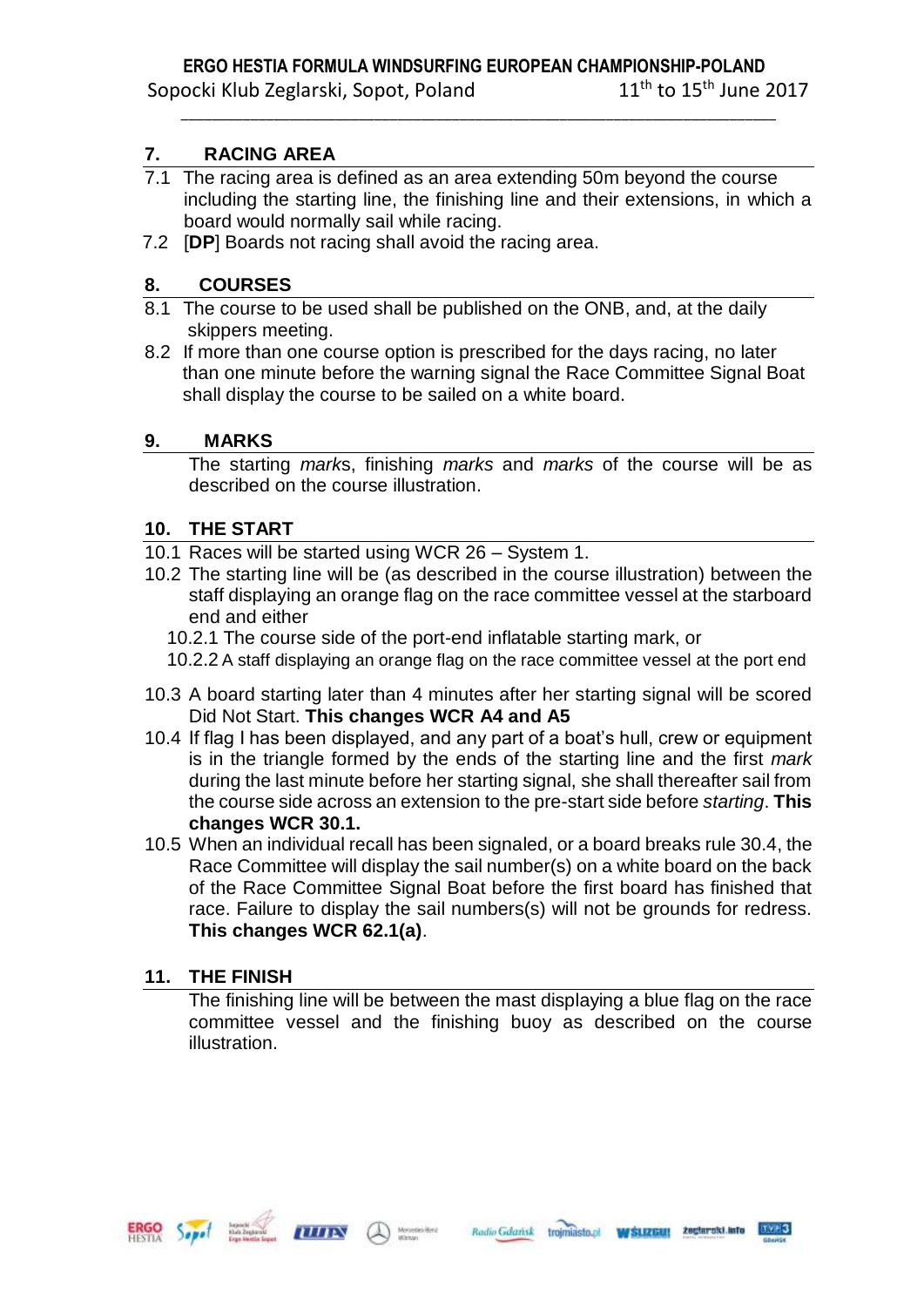#### **ERGO HESTIA FORMULA WINDSURFING EUROPEAN CHAMPIONSHIP-POLAND** Sopocki Klub Zeglarski, Sopot, Poland  $11<sup>th</sup>$  to  $15<sup>th</sup>$  June 2017

\_\_\_\_\_\_\_\_\_\_\_\_\_\_\_\_\_\_\_\_\_\_\_\_\_\_\_\_\_\_\_\_\_\_\_\_\_\_\_\_\_\_\_\_\_\_\_\_\_\_\_\_\_\_\_\_\_\_\_\_\_\_\_\_\_\_\_\_\_\_\_\_\_\_\_\_\_

## **12. TIME LIMITS, TARGET TIMES & REST PERIOD**

12.1 The time limits and target times are as follows:

| Time limit        | 40 minutes    |
|-------------------|---------------|
| Target time       | 15>20 minutes |
| Mark 1 time limit | 12 minutes    |

- 12.2 If no board has passed mark 1 within the Mark 1 time limit, the race will be abandoned.
- 12.3 A board failing to finish within 20 minutes after the first board in her group/division sails the course and finishes, will be scored Did Not Finish (DNF) without a hearing. **This changes WCR's 35, A4 and A5**.
- 12.4 Rest Periods-Back to Back races. The warning signal for a subsequent race on the same day will be made as soon as practicable, except that the minimum interval between the closing of the finishing line and the new warning signal for that group/division will be 10 minutes.
- 12.5 Rest Periods-Ashore. If two races have been sailed back to back there shall be a rest period of a minimum of 30 minutes ashore for the last finisher per group/division in the second race, before the warning signal for further races**.**

### **13. PROTESTS & REQUESTS FOR REDRESS**

- 13.1 Protest forms are available at the Race Office. Protests and requests for redress shall be delivered there within the appropriate time limit.
- 13.2 [**DP**] [**NP**] Boards retiring from racing after finishing shall complete a Retirement Declaration Form at the Race Office before the end of protest time limit.
- 13.3 [**DP]** [**NP**] Boards taking a voluntary penalty shall complete the Penalty Acknowledgement Form at the Race Office before the end of protest time limit.
- 13.4 The Protest Time Limit is 30 minutes after the last board has finished the last race of the day for each group/division or the Race Committee signals 'no more racing today', whichever is later.
- 13.5 Notices will be posted no later than 30 minutes after the protest time limit to inform competitors of hearings in which they are parties or named as witnesses. Hearings will be held in the Protest Room, located near the Race Office.
- 13.6 Breaches of WCR 77 and rules in the Sailing Instructions marked [**NP**] will not be grounds for a protest by a board or request for redress by a board. **This changes WCR 60.1(a) and 62.1**. Penalties for breaches marked [**DP**] are at the discretion of the protest committee may be less than disqualification if they so decide.
- 13.7 On the last scheduled day of racing a request for redress based on jury decision shall be delivered no later than 30 minutes after the decision was posted. **This changes WCR 62. 2**.

### **14. SCORING**

- 14.1 Scoring will be according to the WCR Appendix A, as amended by the Championship Rules.
- 14.2 To request correction of an alleged error in the posted races or series results, a board shall complete a Scoring Enquiry Form available at the Race Office.

Radio Gdarisk trojmiasto.pl WSLIZGUI Zeglarski.info 17083

**ILIIIN A** Mondon